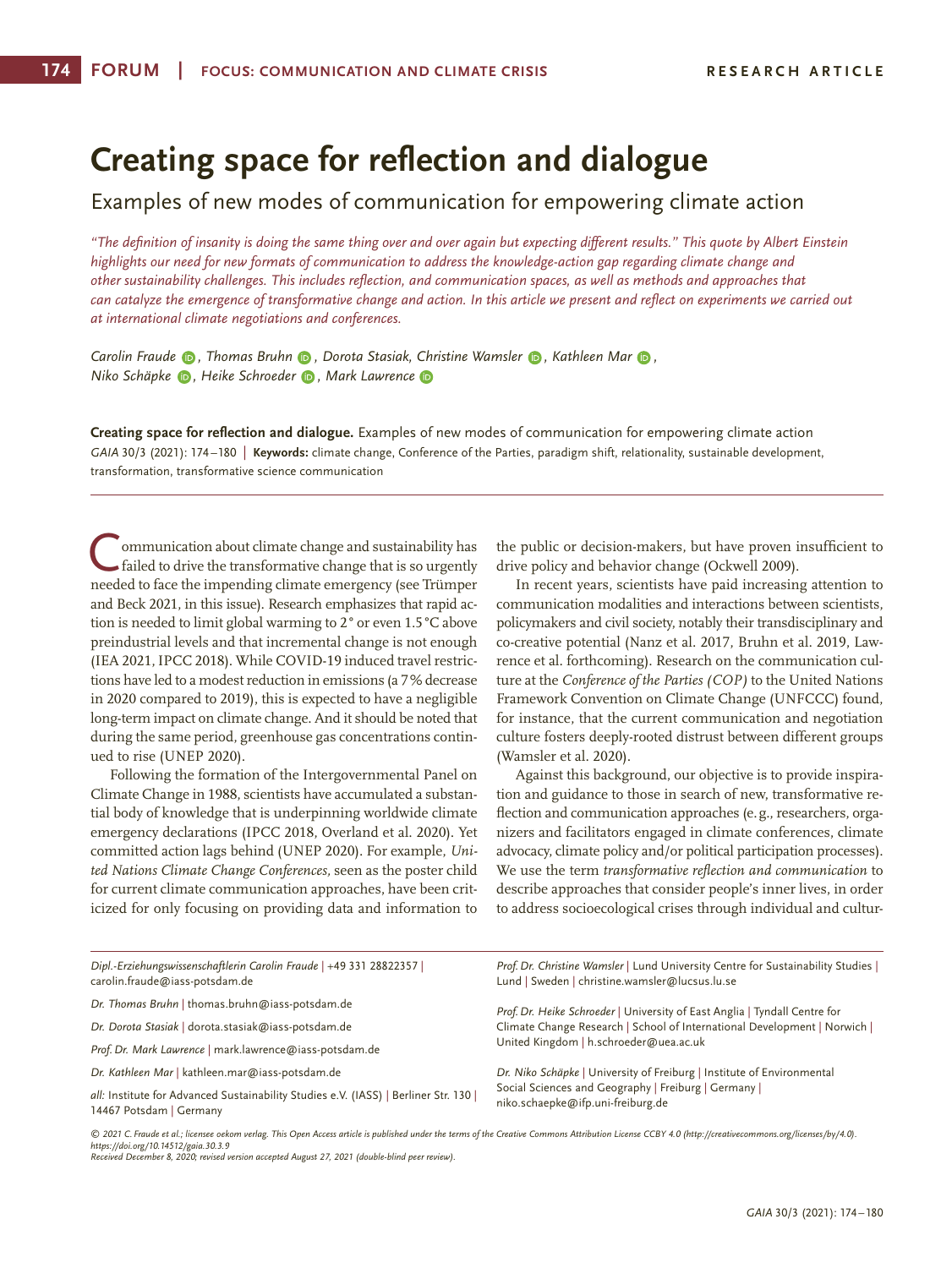al transformation (Wamsler 2020). Our work is based on insights and research that show that people can be empowered, and that a shift in perspective can be achieved if scientific communication engages with their inner lives, notably their beliefs, values, worldviews, emotions and motivations (Creutzig et al. 2020, Brink et al. 2019, Grothmann 2018). This often disregarded dimension of transformation is said to have greatest leverage in driving change towards sustainability – not only when applied to individual agency, but also to groups in all sectors, including business and government and education (Woiwode et al. 2021, Wamsler 2020).

# **Transformative reflection and communication**

Spaces that allow for experiential reflection and communication, and that are safe enough for disagreements or mistrust to surface and be addressed, can initiate change in a person's life and, ultimately, support cultural transformation (Pereira et al. 2020). Formats based on trust, openness and honesty, which foster a new communication culture, can support connectedness to oneself and others (Wamsler et al. 2020). In addition, we argue that such formats can enhance the perception and understanding of deeper, common concerns that underlie seemingly conflicting interests and can dissolve opposition and polarization. In a time of increasing social division, it is ever more important to strengthen a culture of communication that connects and generates understanding. In this context, we have developed experimental spaces and communication formats that allow for self-reflection and reciprocal dialogue among stakeholders.

In this article we present and reflect on three experimental spaces that were implemented in at *COP25* in Madrid in 2019, the *K3 Congress on Climate change, communication and society* held in Karlsruhe in 2019, and a Symposium on *How to move from climate knowledge to climate action* held in Bremerhaven in 2020. We call these spaces experiments as they provide a framework for testing if and how transformative reflection and communication formats can be facilitated in a traditional conference setting, and with what results.

We begin by elaborating on the principles that form the basis for our experiments. We then reflect on the communication formats that were used, and the support that facilitators, scientists and other actors need to broaden their communicative repertoire. In particular, we discuss the mindset, skillset and toolset that actors need to be able to engage in new modes of reflection and communication. Finally, we present how our experiments were implemented and highlight lessons.

## **Design principles for creating new reflection and communication spaces**

A key aspect of the design principles for transformative reflection and dialogue is to create safe communication spaces. An expe-

rience-based approach to science communication that engages with people's inner lives requires them to feel comfortable and safe enough to engage in conversations where they can express their true intentions, personal concerns and feelings (such as fears or doubts).

Our experiments drew upon several design principles that were selected from facilitation approaches and theories such as the *Art of Hosting,* the *Manifesto for Slow Thinking,* and *Transformative Learning* (Pogatschnigg 2021, Habermann et al. 2018, Mezirow 2009). Our experience of facilitating processes with similar stakeholders and tests of reflection and communication approaches during *COP24* in Katowice led to the identification of four main principles. The descriptions in box 1 (p. 176) are the result of an iterative process of applying and experimenting with these principles.

# **Methods for activating transformative reflection and communication**

In our experiments, trained facilitators selected specific methods and practices based on their professional experience in facilitation and process design, and the potential relevance and impact of these methods. Previous experience generally came from contexts of adult education, personal development, and leadership training. Facilitators could thus not be certain about how the different interventions would be received by their peers from the climate and sustainability community. Various experience-oriented, transformative reflection and communication methods were tested, including deepening reflection and dialogue techniques, visioning exercises, gaming exercises, and elements of embodiment practices and meditation. Table 1 (p. 177) provides an overview of the key methods used and their added value for reflection and communication spaces.

While the design principles given in box 1 describe fundamental values and attitudes that are important for creating transformative reflection and communication spaces as a whole, the selected methods (table 1) provide pathways for their concrete, purpose-specific implementation.

## **Competencies: mindset, skillset and toolset**

Following the implementation of our experiments, based on the described principles and methods, we identified a spectrum of competencies that, so far, have not been part of the classic profile of facilitators and other actors in the field of climate and sustainability communication. While science communication is typically framed as the effective transmission of specific knowledge, transformative reflection and communication spaces focus more on receptive competencies. Examples include deep listening and the creation of trusting and open attitudes of appreciation and respect. We summarize these competencies as *mindset, skillset,*  and *toolset,* which are described below.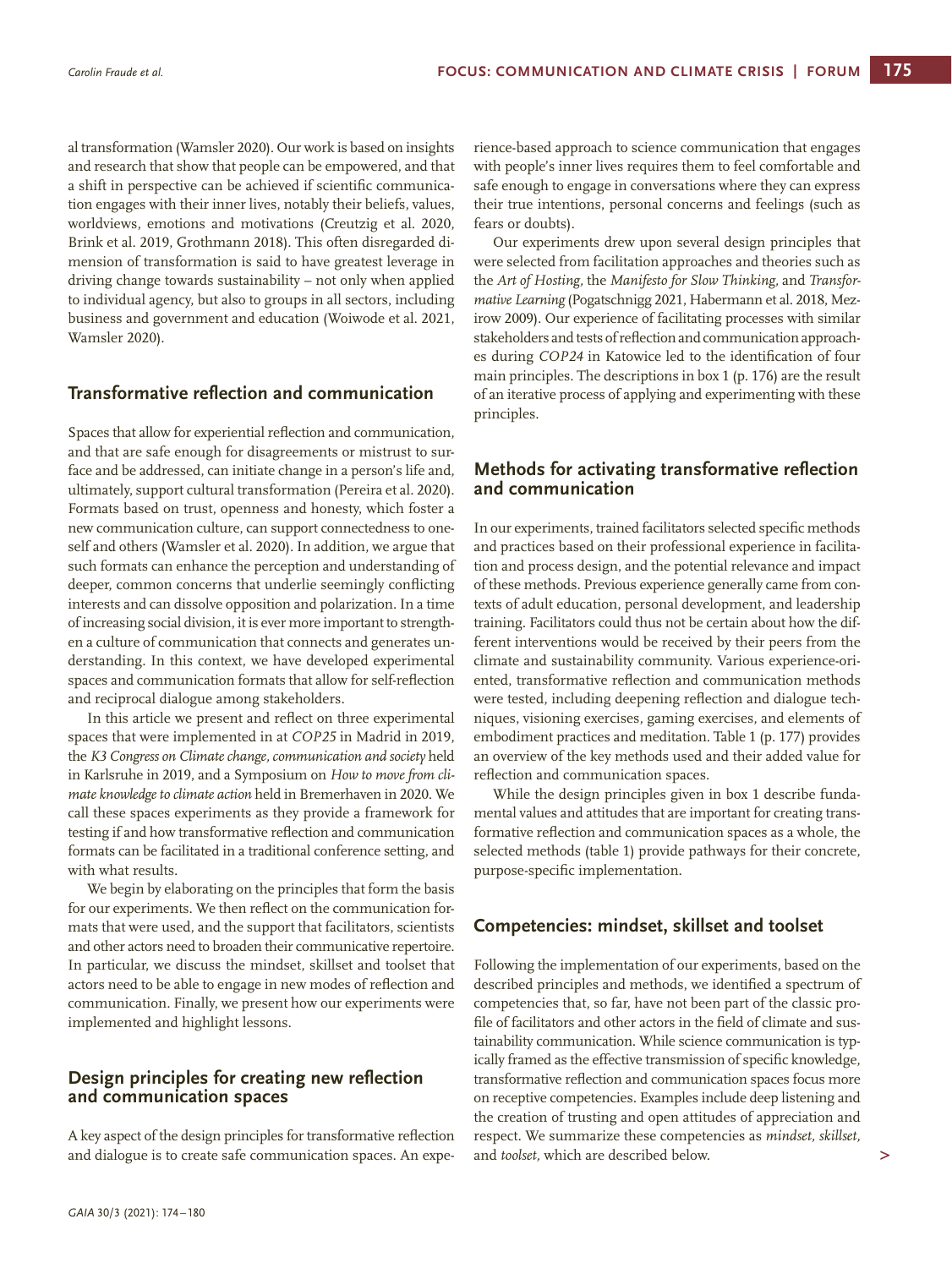#### **BOX 1: Overview of design principles**

Principles are complementary and mutually supportive. Regardless of the specific characteristics of individual sessions, the experimental spaces followed the listed principles. They oriented the design of the overall approach, the selection of particular methods, and the facilitator's style.

## **DESIGN PRINCIPLE 1:**

#### **Enable authentic encounters in safe enough spaces**

Experiencing a safe enough atmosphere is a basis for people to trust, open up and share meaningfully. Transformative reflection and communication spaces are meant to provide a non-judgmental and non-competitive atmosphere in which people can relate on eye-level as "experts in their own fields". This allows for authentic encounters, in which people can move beyond an exchange of fixed positions, to engage in deeper mutual learning and the exploration of new understandings. In such an atmosphere, conversations take place among imperfect human beings with their ambiguities and vulnerabilities, and their beliefs, fears, challenges, etc. can be shared.

#### **DESIGN PRINCIPLE 2:**

#### **Enable and practice deep listening (and understanding)**

Deep listening comes from a genuine interest in understanding another person's perspective. It provides space to develop more integrated understandings of a situation and, hence, more holistic and viable pathways for joint action. Regional, local and personal contexts can be diverse, and others may be unaware of them. Deep listening allows people to develop an awareness of such context-specific perspectives and forms the basis for mutual learning. It may require patience, humility and openness to avoid jumping to interpretations too quickly, and instead asking for further clarification. Observing and assessing one's own feelings and reactions may support this process.

#### **DESIGN PRINCIPLE 3:**

#### **Enable reflection, digestion, and integration (on various levels)**

Participants need sufficient cognitive and emotional space to make sense of the knowledge that is shared (e.g., as inputs from experts) and relate it to their own context. Having the opportunity to explore and understand one's own subjective concerns, feelings, values and deeper motivations supports building a personal connection with the topic. Following this principle, expertise is not only seen as a fixed resource that is provided one-directionally. Just as listeners require time to reflect and process, it is crucial that speakers receive feedback, and have opportunities to listen to and engage in conversations with participants, to gain insights into how their input makes sense and resonates.

#### **DESIGN PRINCIPLE 4:**

#### **Facilitate development of relations and networks**

Quality relationships that are built on trust, shared values and objectives are key resources in transformation processes. Particular attention must be paid to allowing participants sufficient space and time to relate to each other, learn to know each other and explore similarities and differences in objectives, capacities and expertise. Building new social identities and groups can also support a shared belief in collective agency, which can lead to collective action. This can compensate for individual feelings of helplessness, or even enhance individual beliefs of effectiveness.

*Mindset* refers to the internal lens through which people see and navigate life; it thus influences perspectives and attitudes (Wamsler et al. 2020). It includes the ability to observe and understand one's own attitudes, thoughts, feelings, perceptions, and reaction patterns and consciously steer these toward sustaining a safe, authentic, and supportive space. It encompasses the ability to adapt and change one's inner self, respond to individuals, and respect the development of anything that may occur as the session progresses. Lastly, it includes personally embodying the principles and qualities contained in the specific method that is applied. For instance, if a method requires participants to listen deeply to another stakeholder, the facilitator him or herself needs to genuinely embody an attitude and practice of deep listening.

*Skillset* includes communication and social skills, notably the understanding of, and ability to design reflection and dialogue processes. It also includes the ability to facilitate a diverse group, even if there is disagreement among its members. In this context, practical experience is crucial, for example, to handle culturally sensitive issues or people who are emotionally overwhelmed and react with more sensitivity than they would do normally.

*Toolset* relates to personal knowledge of a repertoire of methods, tools, instruments, techniques, and technologies that support transformative reflection and communication in climateand sustainability-related conference settings. Here, we focus on the ability to initiate transformative processes and promote transformative qualities in participants. It also refers to a practical understanding of knowing the right time to use a certain method, tool, or technique, and its limitations. Handling of moderation instruments and materials is another element.

Our observations suggest that all three categories are of central importance in the transformative communication processes we advocate, as they are interrelated. A specific method can be a powerful way to connect and invite openness towards other people; however, it is crucial to consider the context (environment, peer groups, etc.) in order to choose the optimal method. Finally, the facilitator must have sufficient knowledge and experience in using the relevant method(s) to facilitate multilateral group processes and create a transformative environment.

As it is unrealistic for one individual to master all of the clusters of mindset, skillset and toolset competencies in equal depth, we recommend working with a professionally diverse team that complements one another. For example, in our experiments, teams included practitioners and researchers with backgrounds in different disciplines and fields of practice. In addition to this mix of competencies, we gradually developed a system of rotating roles and responsibilities with respect to the facilitation process in each session.

To clarify the ideas outlined above and illustrate the context in which the principles and methods of transformative reflection and communication were tested, we now describe three experimental climate communication spaces. In the following, the abbreviation DP refers to the design principle, ranging from 1 to 4 (as described in box 1).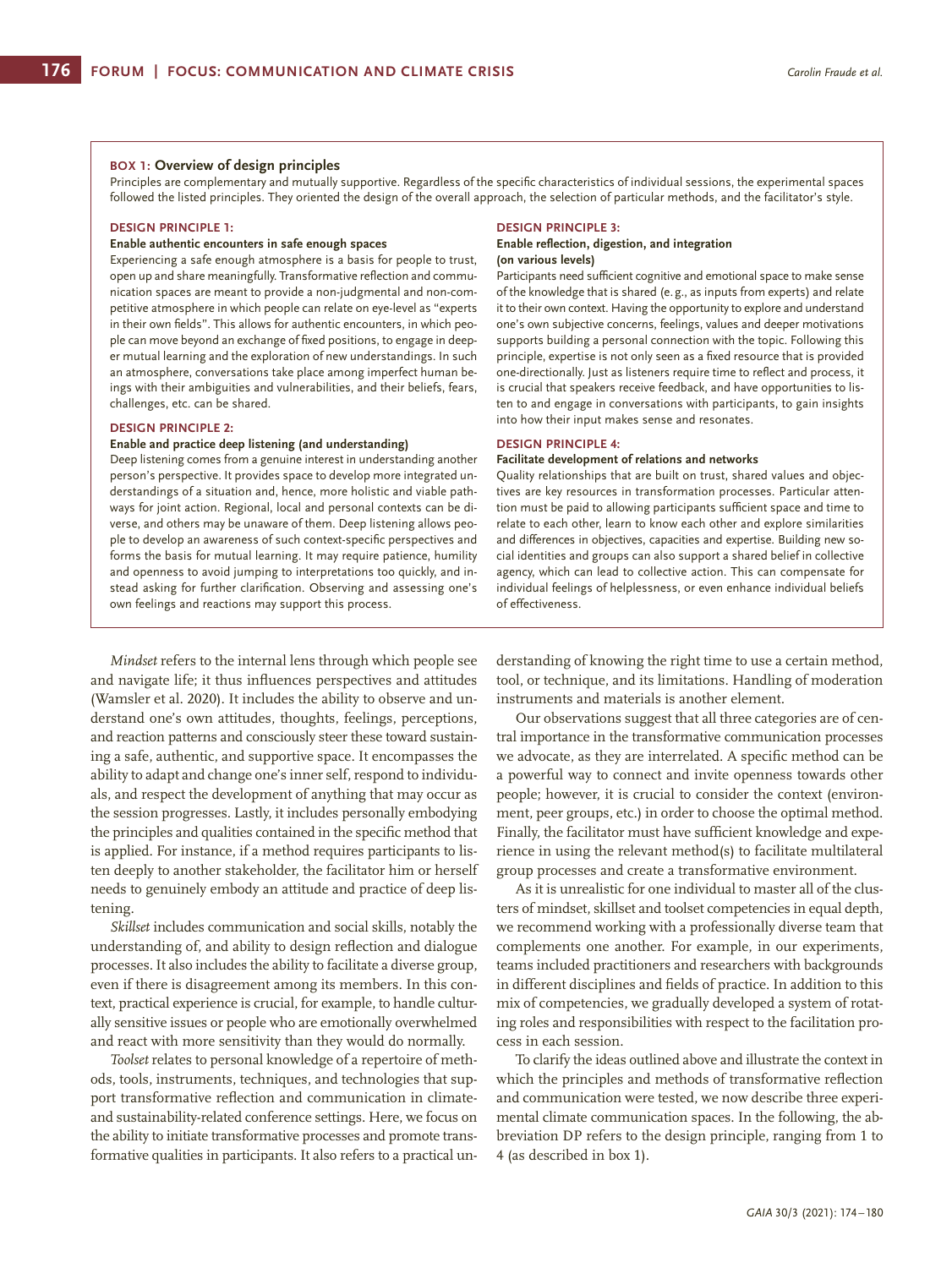|                                                                          |                                                                                                                                                                                                                                     | TABLE 1: Overview of the methods used. Each method has its own characteristics and provides different added value to the goal of facilitating more transformative science communication.                                                                                                                                                                                                                                                                                                                                                         |                                                                                                                                                                                                                                                                                                                                                                                                                                                        |
|--------------------------------------------------------------------------|-------------------------------------------------------------------------------------------------------------------------------------------------------------------------------------------------------------------------------------|--------------------------------------------------------------------------------------------------------------------------------------------------------------------------------------------------------------------------------------------------------------------------------------------------------------------------------------------------------------------------------------------------------------------------------------------------------------------------------------------------------------------------------------------------|--------------------------------------------------------------------------------------------------------------------------------------------------------------------------------------------------------------------------------------------------------------------------------------------------------------------------------------------------------------------------------------------------------------------------------------------------------|
| <b>METHOD</b>                                                            | PURPOSE                                                                                                                                                                                                                             | <b>DESCRIPTION</b>                                                                                                                                                                                                                                                                                                                                                                                                                                                                                                                               | ADDED VALUE<br>for communication spaces on climate and sustainability                                                                                                                                                                                                                                                                                                                                                                                  |
| circle dialogue<br>(Bohm 2013)                                           | understanding of the diversity of<br>2. Support actors in connecting<br>perspectives amongst people.<br>to their deeper intentions and<br>concerns and those of others<br>and find common intentions.<br>1. Enhance openness and    | Contributions can build on what has been said before or form free<br>ers listen. There is no rule to say who speaks when, and partici-<br>associations. It is less about responding to other individual con-<br>Participants sit in a circle and each speaks in turn, while the oth-<br>pants can speak more than once. The idea is to consciously ob-<br>serve oneself and the group, and then say "what wants to be said".<br>tributions, and instead contributing to a joint exploration.                                                     | Hearing multiple and seemingly-contradictory perspectives<br>in a non-judgmental way. Participants share an experience of<br>witnessing the emergence of an understanding that is not<br>tions about communication and their opinions, and can en-<br>hance collaboration by dissolving mistrust and misunder-<br>This experience can inspire them to reflect on their assump-<br>based on argumentation or competition among individuals.<br>standing |
| constellations<br>(Howie 2010)<br>socio-metric                           | 1. Gives a sense of the diversity<br>spots in, and relations among<br>of potential clusters and blind<br>2. Helps people to feel more<br>connected to a new group or<br>participants' backgrounds.<br>organizational field.         | Physical space is used as a virtual map for various questions or<br>concepts (geography, social sector, conceptual terms, etc.). Partic-<br>ipants position themselves in the room with respect to this map,<br>as a way to kick-off a conversation.                                                                                                                                                                                                                                                                                             | Feeling more connected to the group by gaining a sense of<br>one's own and others' position(s). Constellations can reveal<br>biases or latent conflicts, such as dominant or missing per-<br>spectives, and spark reflection on these issues.                                                                                                                                                                                                          |
| visioning exercise:<br>(Macy et al. 2014).<br>7 <sup>th</sup> generation | the future (hopes, anxieties, etc.)<br>2. Allows participants to engage<br>with their affective relation with<br>1. Opens participants' imagina-<br>different and sustainable future<br>tion up to the possibility of a<br>society. | The session consists of a roleplay dialogue between people from<br>1 to 1 about how they experience the current situation and what<br>their struggles are. People from the "future" respond to what they<br>have heard, speaking from the perspective, and with the wisdom<br>of the future. This exchange is repeated various times, with differ-<br>our present generation and people from a fictional sustainable fu-<br>ture, seven generations from now. People from the "present" talk,<br>ent pairs. Specific questions can be addressed. | recognize each other as humans in this process. It supports<br>pants to connect with often unconscious assumptions about<br>spair about efforts for sustainability allows participants to<br>and sparks deep, personal conversations. It allows partici-<br>Connecting to an intrinsic sense of hope, exhaustion or de-<br>personal insights (e.g., potentials or blockages to change)<br>the future.                                                  |
| meditation exercise<br>(George 2006)<br>raja yoga                        | and unpleasant state of nature<br>1. Experience the unbalanced<br>caused by climate change.<br>2. Cultivate a sense of<br>compassion.                                                                                               | visualize different aspects of nature in its present unhealthy state<br>(e.g., floods or bush fires). They are guided to witness emergent<br>centrate. They are invited to consciously connect to, think of and<br>In this guided meditation, participants are asked to relax and con-<br>thoughts, emotions and sensations from a place of compassion.<br>The meditation can be followed by a discussion.                                                                                                                                       | relevance to participants. It allows them to release emotions<br>Connecting with, and around the shared experience of cli-<br>mate change is not only an abstract topic, but of emotional<br>(to a certain extent) and sparks conversations around deep-<br>er personal motivations related to climate action.                                                                                                                                         |
| (Storch et al. 2014)<br>embodiment<br>practice                           | Experience how the perception<br>$\tilde{5}$<br>of verbal statements about<br>anticipated climate change<br>influenced by postures and<br>body language.                                                                            | Pairs of participants are asked to repeat a statement about their<br>own personal expectations of future climate change, while adopt-<br>ing different body postures relative to each other. They observe<br>how this affects the emotional and physical experience of both<br>what they express, and what they hear.                                                                                                                                                                                                                            | differently, thus provoking very different feelings and reac-<br>tions in the other person, and seeing how this is not only<br>Realizing how the same content can be communicated very<br>verbally, but also somatically steered                                                                                                                                                                                                                       |
| appreciative inquiry<br>(Cooperrider 2005)                               | 1. Identify personal resources<br>2. Build relationships around<br>a sense of mutual support.<br>for transformation.                                                                                                                | Participants form groups of three. They are asked to remember a<br>challenging situation that they overcame by drawing on their inner<br>capacities. One person shares a story. The second listens deeply<br>without interrupting, and the third shares his/her observations<br>and reflections with the others.                                                                                                                                                                                                                                 | ities and experience that can offer practical support when<br>Realizing that everyone has multiple resources, abilities, qual-<br>change strengthens motivation and inspires thinking about<br>initiating change. Sharing and hearing stories of successful<br>new solutions.                                                                                                                                                                          |

TABLE 1: Overview of the methods used. Each method has its own characteristics and provides different added value to the goal of facilitating more transformative science communication. **Overview of the methods used.** Each method has its own characteristics and provides different added value to the goal of facilitating more transformative science communication.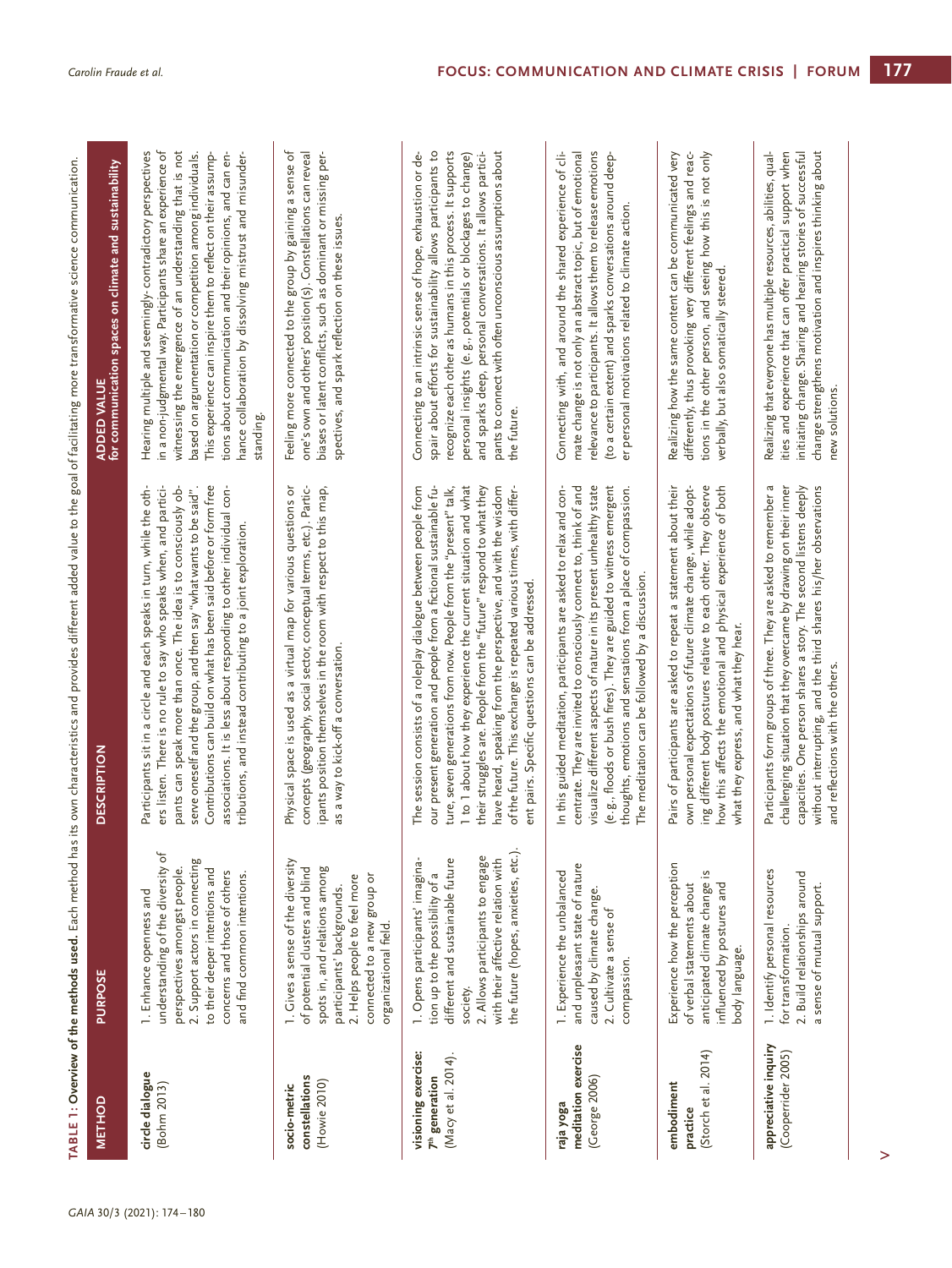## **Experimental reflection and communication spaces: the setting and implementation process**

## *Conference of the Parties 24 and 25*

UNFCCC conferences run over two weeks and attract some 15,000 to 20,000 representatives from the 193 member states and accredited local, national and international organizations. In the *COP* spaces that are run in parallel to official negotiations, a wide spectrum of experts present their knowledge in conventional formats, usually one *PowerPoint* presentation after another, or in standard-format panel discussions, with only a short time for questions or audience interaction (Schroeder et al. 2012).

To assess demand and explore possible formats for transformative communication, we offered several interactive workshops in pavilions and the civil society space during *COP24*. In these sessions, participants were welcomed into a safe environment that allowed for genuine encounters and dialogue about affective aspects and potential vulnerabilities. Based on this experience, which involved about 40 participants from diverse stakeholder groups (e.g., youth, NGOs, government), we then designed and implemented a larger-scale intervention, the *Co-creative reflection and dialogue space* (CCRDS) at *COP25*.

The CCRDS focused on exploring and discussing the communication culture at the *COPs,* and how it could be made more conducive to working together towards climate action. The program included a total of 20 workshops lasting 60 to 90 minutes that were oriented along three lines of inquiry. The questions invited participants to: 1. evaluate the current state of communication and collaboration at the *COPs;* 2. envision a future culture of communication and collaboration to support climate action; and 3. outline concrete steps to take towards achieving this future. Each session was designed around one of these questions. Passive observation was prevented through activating approaches. Trained facilitators guided interactive explorations of the themes through, for example, self-reflection, journaling and dialogical sequences (DP2, 3). Chairs were arranged in a circle and sessions started with a brief round of introductions, in which each participant shared how they personally related to the given topic (DP1). An additional 21 guest sessions were offered, where experts were able to discuss their research in a circular dialogue format. Traditional knowledge transfer was combined with interactive elements, such as reflective questions for personal sensemaking and peer discussions (DP1, 2, 3). Presentations were limited to 15 minutes and no slides were allowed.

Despite the extremely dense schedule, the CCRDS managed to attract more than 250 participants. The CCRDS at *COP25* was the subject of further analysis, notably regarding session outputs. Data were collected via surveys, participatory observation and expert interviews (for more information, e.g., on coding, data triangulation, methods for data collection and analysis, etc. see Wamsler et al. 2020). The results showed, amongst other things, that

- a changed communication culture is urgently needed to support climate policy and action,
- П reflexive, dialogue-oriented methods, and environments are central to change this culture,
- specific personal skills can support this change, and г
- $\Box$ the CCRSD proofed to be a valuable approach for facilitating these aspects.

In fact, encounters within these formats were seen as particularly valuable, as the shared experience created a strong level of trust for further joint work (DP1, 4). Several participants noted that they valued the CCRDS and that they would like to see more such spaces in future *COPs* (Wamsler et al. 2020). Based on the analysis of the first experiments, we have also developed concrete policy recommendations regarding how to design enabling environments, use hosting practices that support reflection, interconnection, and action-orientation, and create networks and communities of practice for systemic change regarding the UNFCCC climate conferences (Mar et al. forthcoming).

## *The K3 Congress*

The biannual *K3 Congress* series focuses on climate communication in the German-speaking community.<sup>1</sup> In 2019, the conference brought together some 500 participants from the fields of science, policymaking, the media, business and practice in Germany, Austria, Switzerland and beyond.

Together with Deutsches Klima-Konsortium (German Climate Consortium), we offered an early-morning session prior to the start of the day's program. The aim was to experiment with underlying or hidden non-verbal factors that influence climate communication and action, such as emotions (fear, insecurity, hopelessness, appreciation) and non-verbal language (postures, gestures, facial expressions, vocalics). Participants were invited to observe, reflect on and discuss their experience and insights from these experiments (DP3).

The session included three experience-oriented approaches including embodiment practices, meditation and yoga exercises. While much recent work has focused on the connection between embodiment and communication in other contexts, such as psychology, the topic is rarely addressed in climate communication (see table 1). In the last part of the session, we facilitated a reflection on the experiences and observations of participants (DP2).

Around 10% of conference participants joined in and actively engaged in all three practices. Many stated that it was the first time that emotions were purposely given consideration at a scientific conference addressing climate change (DP1). Some stated how feelings of fear and hopelessness often lead to apathy and blockages. The exercises themselves often brought up latent emotions, which could then be addressed and integrated into the group's activities. Several participants noted that understanding how these feelings connect to their mindfulness and physical

<sup>1</sup> The *K3 Congress* series is organized cooperatively by Climate Change Centre Austria (CCCA), Deutsches Klima-Konsortium, klimafakten.de, National Centre for Climate Services (NCCS) in Switzerland, and Akademie der Naturwissenschaften Schweiz (SCNAT).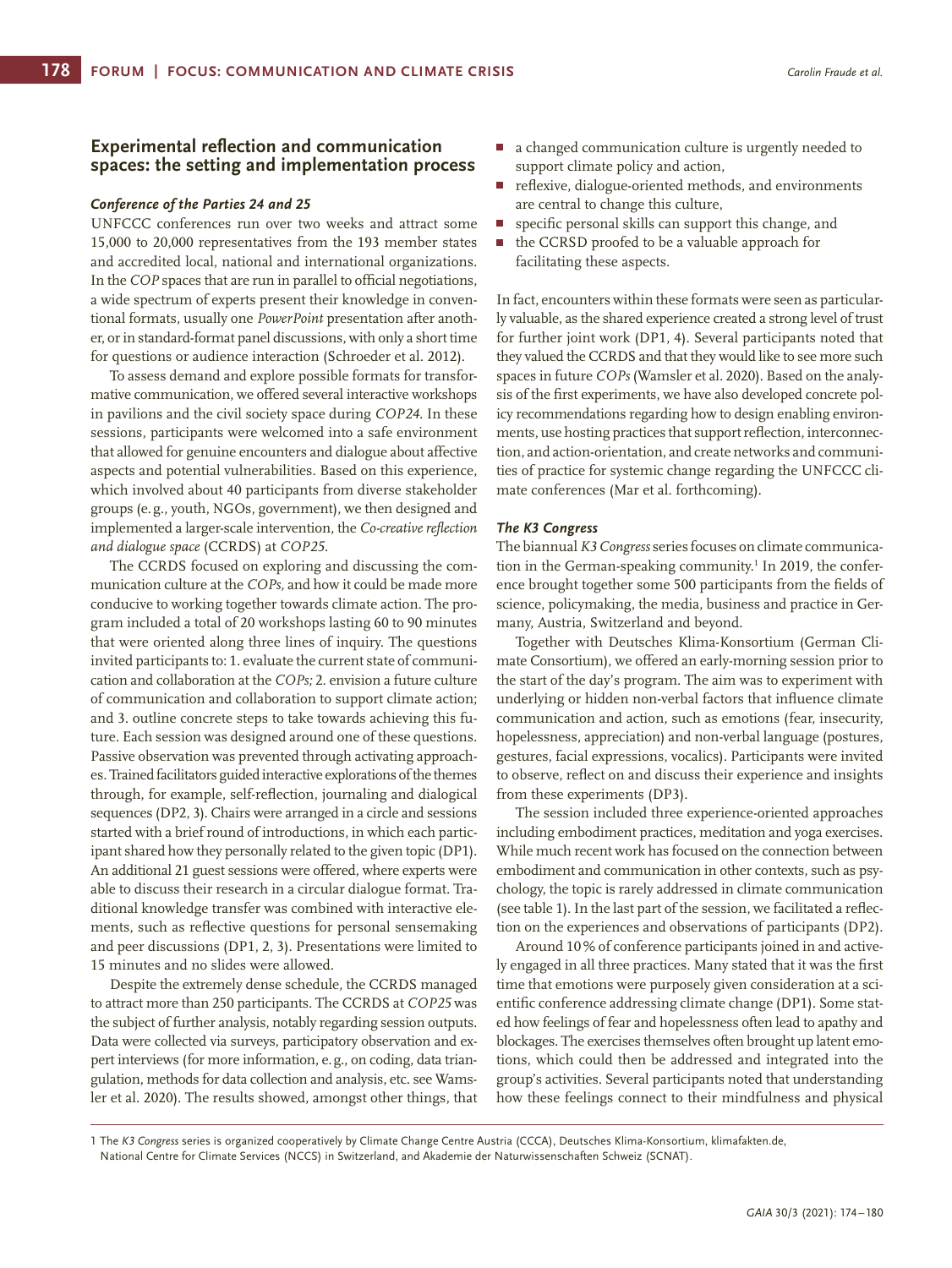presence contributed to releasing emotional blockages.

The *K3 Congress* proved to be a valuable platform for engaging with communication and reflection methods with experts in the field of climate change and/or science communication. Related insights supported the assumptions that there was high value in introducing other forms of communication, such as above-mentioned non-verbal language. Participants particularly welcomed the possibility to consciously connect to and include their emotions when talking about climate change. Finally, participants confirmed the importance of emotional engagement for taking action.

## **Symposium** *How to…? From climate knowledge to climate action*

The principal goal of the symposium *How to…? From climate knowledge to climate action* was to bring together representatives from, in particular, museums and science communication organizations in order to explore how such places could contribute more meaningfully to facilitating action. The idea was to not only talk about the potential of these places but also give participants an opportunity to develop ideas together, while they were still at the conference. As most did not know each other, another goal was to foster connections within the network of science communication organizations.

Against this background, we facilitated two sessions with the aim of addressing both goals. Firstly, an introductory "sociometric constellations" session was offered. Here, participants could familiarize themselves with the diverse backgrounds and work contexts of the participants (DP4). We invited them to reflect on their personal motivations and any challenges that impacted their participation in the symposium (DP1). Secondly, we offered a workshop that combined several methods. In a "circle dialogue" we discussed the communication culture prevalent at conferences on sustainability (DP2). We then reported on the research results from the CCRDS held at *COP25.* This was followed by a silent personal introspection in which participants were asked to reconnect with their own experiences and capacities to engage in transformative communication approaches and processes around climate change (DP3). Finally, we hosted an "appreciative inquiry" that allowed participants to reflect on and exchange views regarding their own transformative communication experiences that had shifted something within and influenced personal behaviors (for details of the method, see table 1).

Finally, we asked participants to take part in a survey to capture their key insights and experiences from the session. The overall feedback was very positive. Participants appreciated that they had been invited into a conversation as a "whole human being" and considered this to be a key resource for meaningful exchange and relationship-building.

In all three experiments, positive feedback also came from those who participated as "experts" or "impulse givers" in the offered spaces. Many mentioned that they had rarely engaged in conference sessions where they felt that their input was received and processed with such depth. Finally, the mere fact that space was provided for everyone to connect personally, beyond their affiliation and professional background, changed the nature of the subsequent conversations profoundly, leading to indepth conversations about the personal and cultural changes needed to address climate change.

# **Recommendations**

Drawing on our insights from our experiments with new communication spaces and formats, we invite scientists, practitioners, facilitators, politicians, and civil society groups working in the fields of climate change and sustainability to consider the following recommendations:

*First,* we strongly invite the United Nations Framework Convention on Climate Change (UNFCCC) to systematically encourage reflexive and dialogue-oriented formats as part of their annual conferences. The suggested principles and methods can contribute to establish pathways toward a trusting communication culture, which can support the processing of scientific information by engaging with people's inner lives, including their beliefs, values, worldviews, emotions, and motivations. This is crucial for enabling personal and cultural transformation processes towards sustainability. On a foundational level, the suggested principles and methods are an expression and a manifestation of a changed understanding of climate communication: from focusing on exchange of knowledge to collectively shaping a culture of participation and mutual responsibility in addressing the climate crisis.

**Second**, we recommend a systematic exchange among scholars who are interested in experimenting with such formats. The shift in understanding in sustainability communication that is described in this article needs to be developed further, theoretically, empirically and practically. This requires combining knowledge from sustainability science with knowledge from psychology, behavioral and social sciences and the humanities to bring in, integrate and adapt practices for inner and outer transformation.

*Third,* we argue that designing and facilitating transformative communication processes for enabling climate action requires appropriate and systematic training. Mindset, skillset and toolset categories must be integrated into the work of groups of practitioners, facilitators and scientists to complement their existing competencies. Specific training on designing and facilitating communication spaces on climate change and sustainability should be further developed.

*Fourth,* we recommend more systematic development and evaluation of the kinds of spaces and formats that we have described in this forum article. Innovative and transdisciplinary research methods are needed to evaluate their relevance and their ability to nourish inner and relational qualities such as reflexivity, mindfulness and trust that relate to and influence our beliefs, values, worldviews, emotions, motivations and perceptions of climate change.